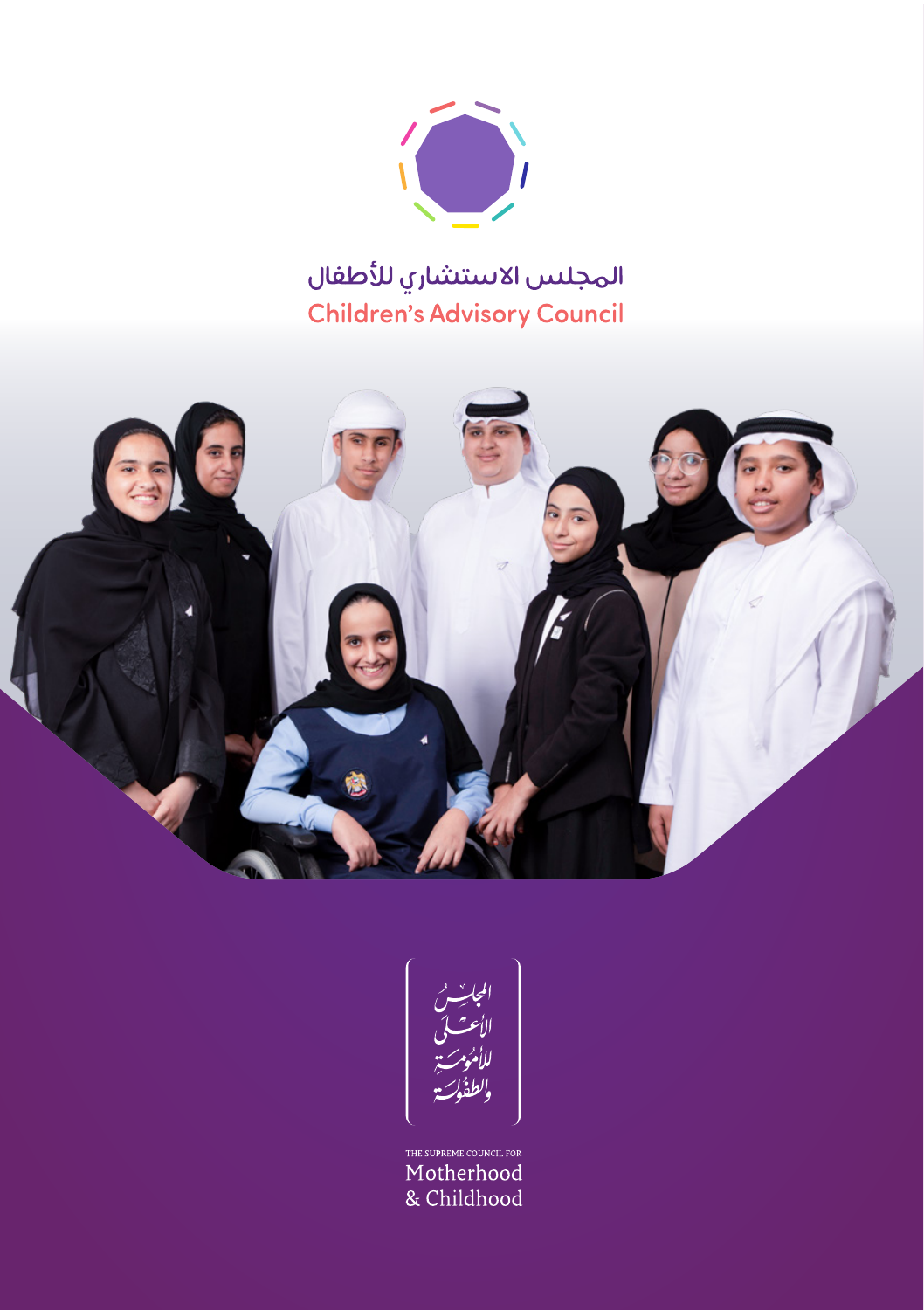### **Formation of the Council:**

The Children Advisory Council consists of 12 members (males & females) of distinguished talents chosen from all Emirates; each member represents an Emirate. Among the 12 members, 3 are of determination (physical determination only), and within these members are members of the Parliament for the Arab child. The board members shall represent all children in the UAE and not the Emirate they represent.





### **Deputy Chairperson's Duties:**

If/when the Chairperson is absent or is unable to lead the Council's session. the Deputy Chairperson shall lead the session. They will be named Chairperson of the session and not Chairperson of the Council, and shall replace the Chairperson of the Council in all their functions during that session.



### **Advisory board consists of:**

- 1. Chairperson 2. Deputy Chairperson
- 3. Rapporteur 4. Permanent Committees
- 
- 5. Technical Office and Council's Secretariat

### **Rapporteur's Duties:**

Executes the Chairperson's instructions to maintain order during the session, observe members' attendance and oversee other matters entrusted by the .Chairperson



### **Chairperson's Duties:**

- 1 Lead Council's sessions
- 2. Give members permission to speak
- 3. Organize discussion
- 4. Take votes
- 5. Declare resolutions issued by the Council





### **Permanent Committees' Duties:**

The board shall constitute the Permanent Committees necessary for its work; each member of the Council shall participate in at least one committee. Members may participate in more than one committee. All members of the Council may participate in one committee.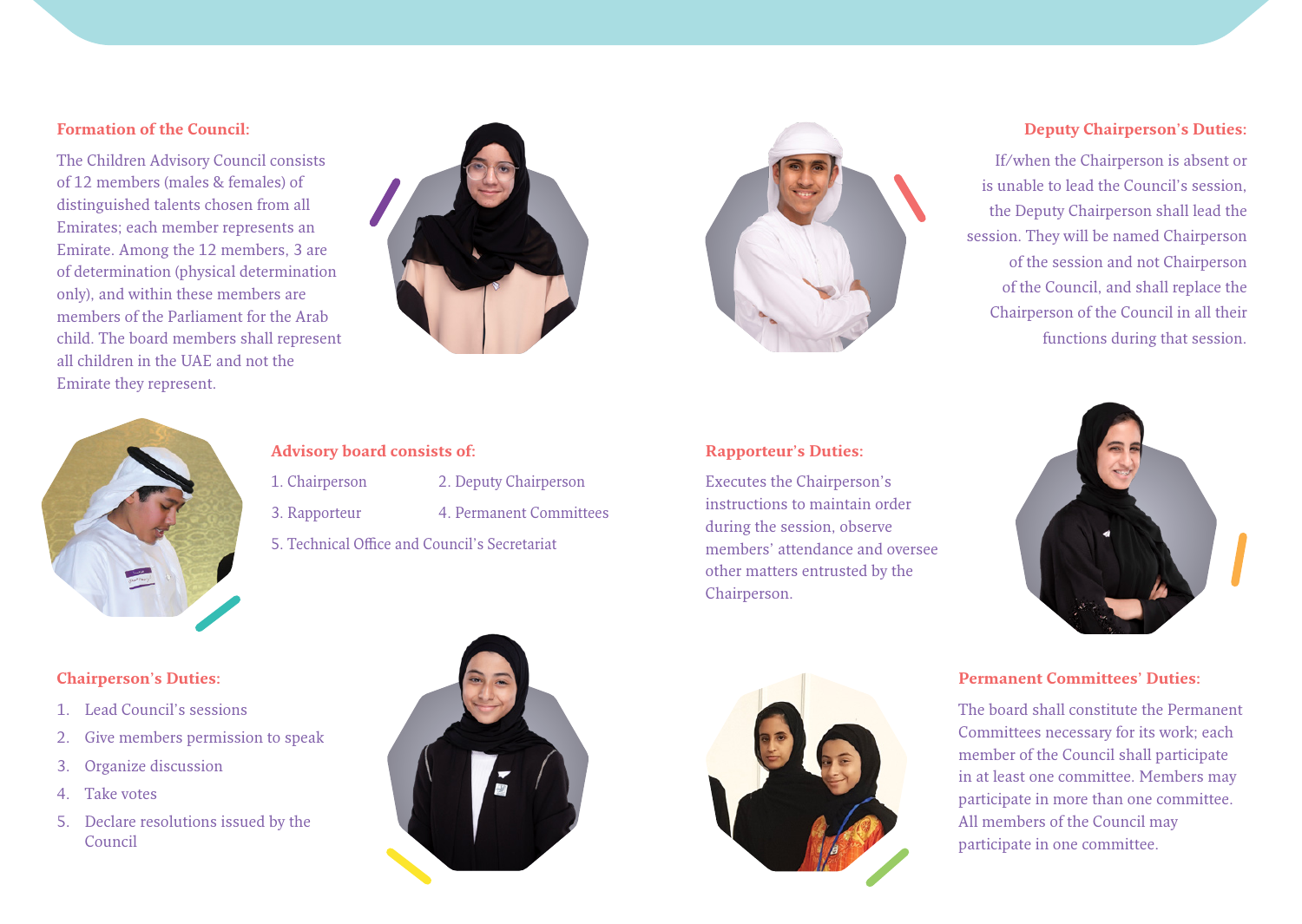

# **Children's Advisory Council's :concept**

It is a platform for expressing children's needs, challenges and vision for their future and the country's future.



## **Children's Advisory Council's vision:**

The council's vision is to develop a generation of leaders proficiently exercising their community roles in a positive and efficient manner; thus enhancing the process of development and prosperity.



# **Children's Advisory Council's goals:**

- 1. Stabilize principles of political participation through giving children the opportunity to express their views on various school, community and other issues that concern them.
- 2. Provide an organizational framework for exchange of opinions and debate; thus, allowing them to express their ideas, views and aspirations in an appropriate environment that gives them confidence in themselves and encourages them to speak in an organized and disciplined manner.
- 3. Instill values of loyalty and patriotism, and reinforce the UAE society's culture and values.
- 4. Develop intellectual and comprehensive skills, respect other's opinions, raise the spirit of competition and to enrich children's culture and linguistic wealth, all in order to create a generation of leadership for the future.
- 5. Deliver opinions on the educational, health, cultural and social projects persistent to motherhood and childhood, and reinforce the culture of dialogue's foundations among children and between children and officials.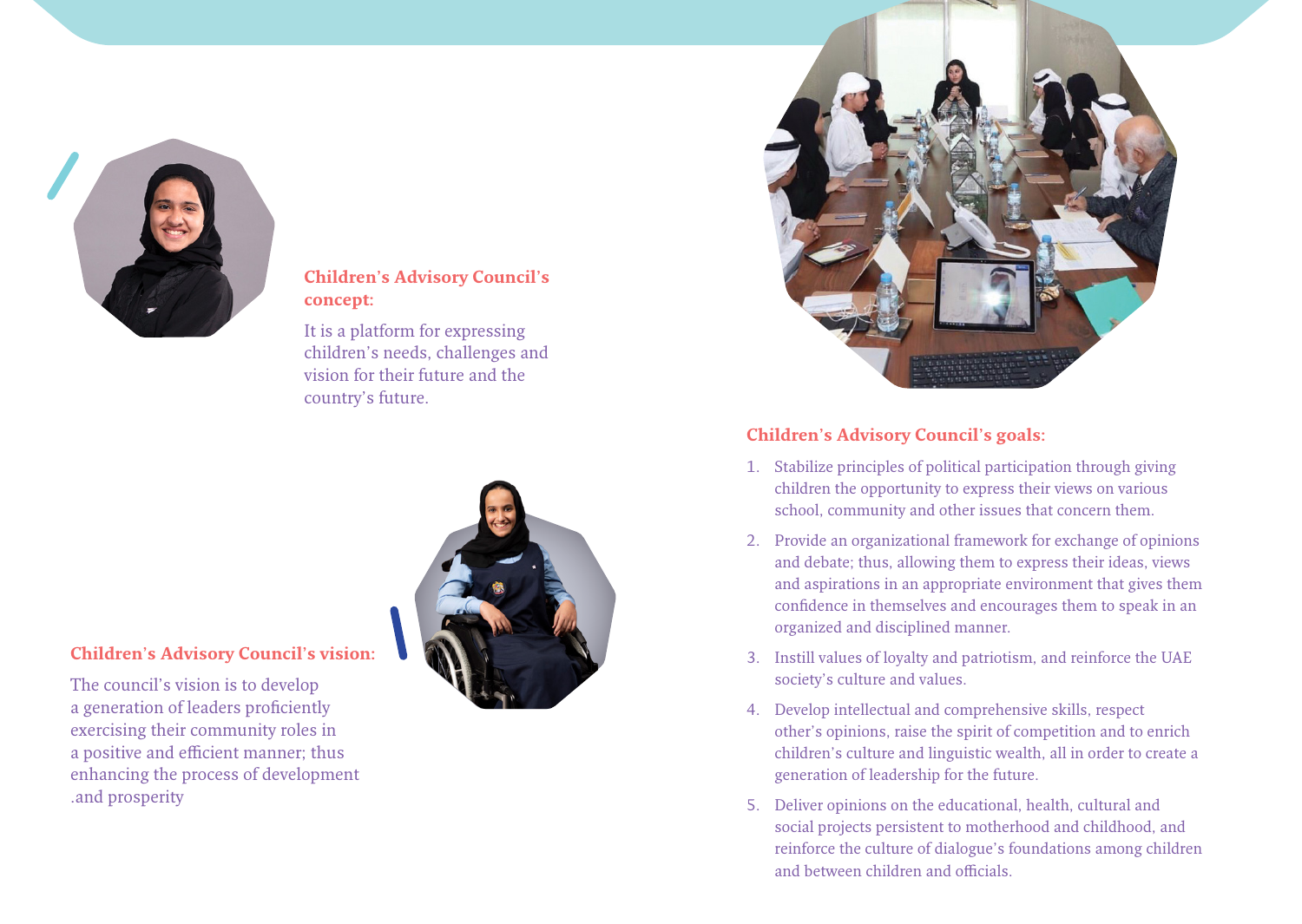### **My Treasured Children,**

You are our hope for a brighter tomorrow and the future's generation entrusted with this nation, its development, progress and prosperity. Youth are considered to be the nation's armor and fortified fort: and you will fulfill this leading role when equipped with progressive beliefs, rational minds and wise guidance, valuable experiences and responsible practices.

Her Highness Sheikha Fatima bint Mubarak, Mother of the Nation, has stressed on the importance of all these principles and genuine meanings, saying: "We are keen towards the wellbeing of children and are strongly believe that raising and caring for children is the utmost priority of any prosperous society. Children are the future, therefore, we must strive towards developing a healthy social and cultural society".

His Highness Sheikh Mohammed bin Rashid says: "We encourage youth and guide them towards achievement; from time to time we supply them with energy and boost their morals so that they take charge of this life".

As you see, this is a powerful message from our wise leadership, pointing out and holding you accountable for your anticipated leadership role.

Through integrating our leadership's vision, the guidance and directives of Her Highness Sheikha Fatima bint Mubarak - Mother of the Nation, President of The Supreme Council for Motherhood & Childhood -, this newborn council named «Children's Advisory Council» comes to build a generation capable of fulfilling its community roles and actively contributing to various fields and national issues. It is a Council that aims towards productive and constructive collaborations with various institutions of society.

Building a country is a sacred duty that requires a strong and dynamic generation with firm established principles and ethics, keen towards reaching desired destinations, logic in ideas and a diversified culture; all in order to take charge of life with confidence and determination.

> **Falasy Al Abdulla Rym** Secretary General of The Supreme Council for Motherhood & Childhood